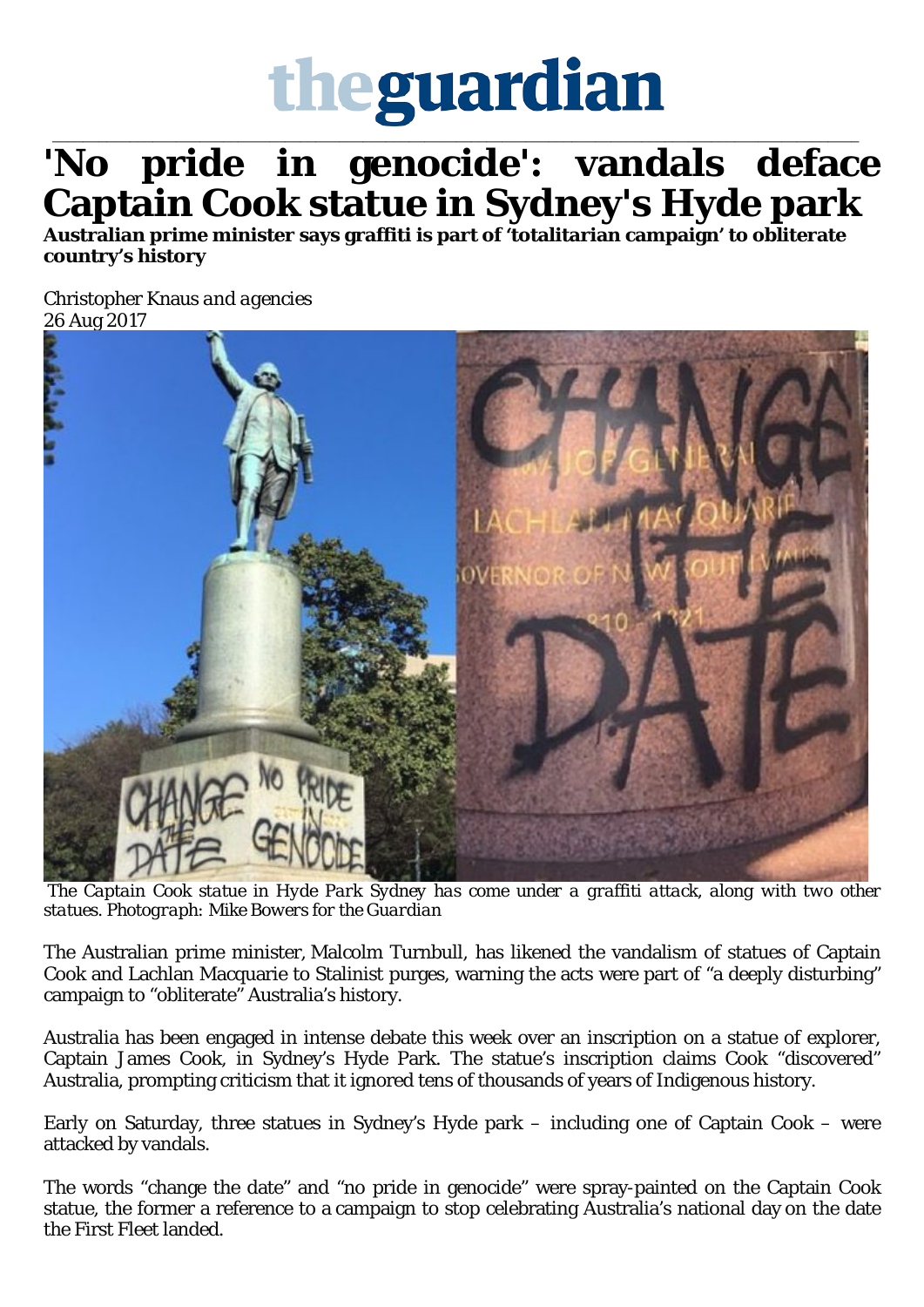Similar words were scrawled on a monument to Lachlan Macquarie, the fifth governor of New South 2 Wales, and a statue of Queen Victoria was also targeted.

Turnbull, in a lengthy Facebook post on Saturday afternoon, described the vandalism as a "cowardly criminal act".

"But it is also part of a deeply disturbing and totalitarian campaign to not just challenge our history but to deny it and obliterate it," Turnbull said.

"This is what Stalin did. When he fell out with his henchmen he didn't just execute them, they were removed from all official photographs – they became non-persons, banished not just from life's mortal coil but from memory and history itself," he said.

"Tearing down or defacing statues of our colonial era explorers and governors is not much better than that."

Turnbull said the statue should be interpreted for what it was: a perspective on history from 1879, when the monument was erected.

"We do not adopt every inscription on every statue or monument – it is a voice at a point in time," Turnbull said.

"How many ancient Roman monuments show slaves shackled to the chariot wheels of their Roman conquerors? Does that mean modern Italians endorse slavery? Or chariots?" he said.

Police have launched an investigation into the "malicious damage" in Hyde Park, which they believe happened between 2am and 3am on Saturday.

Debate about the statue was prompted by Indigenous broadcaster Stan Grant, who said the inscription perpetuated a "fiction" that spoke to the emptiness and invisibility of Indigenous Australians.

On Saturday, Grant condemned the graffiti as "appalling" and "disgraceful", telling Fairfax Media it damaged the cause of Indigenous Australians.

The Australian treasurer, Scott Morrison, tweeted: "A national insult & disgrace. Does not keep one indigenous child safe, in school or end up in a job. Grow up idiots."

While debate raged in the media, many in Hyde Park remained oblivious to the controversy over the statue on Saturday.

One man acutely aware of the debate's significance, however, was Michael Richard, a trainee school teacher.

Richards is planning an excursion to Hyde Park to help his students understand why the inscription causes offence. He was in Hyde Park on Saturday, just after the graffiti was cleaned from the statue, taking pictures for his class.

He believes the inscription is misleading without being put in its proper historical context.

"I'm personally of the view that we do need to understand ourselves as a nation before we can go forward with a clear conscience," Richards said.

"I guess if we just encourage the next generation to understand the power of words – that 'discovered' isn't quite the right one," he said.

Richards said the vandalism was misguided, saying "there is a right way to do things".